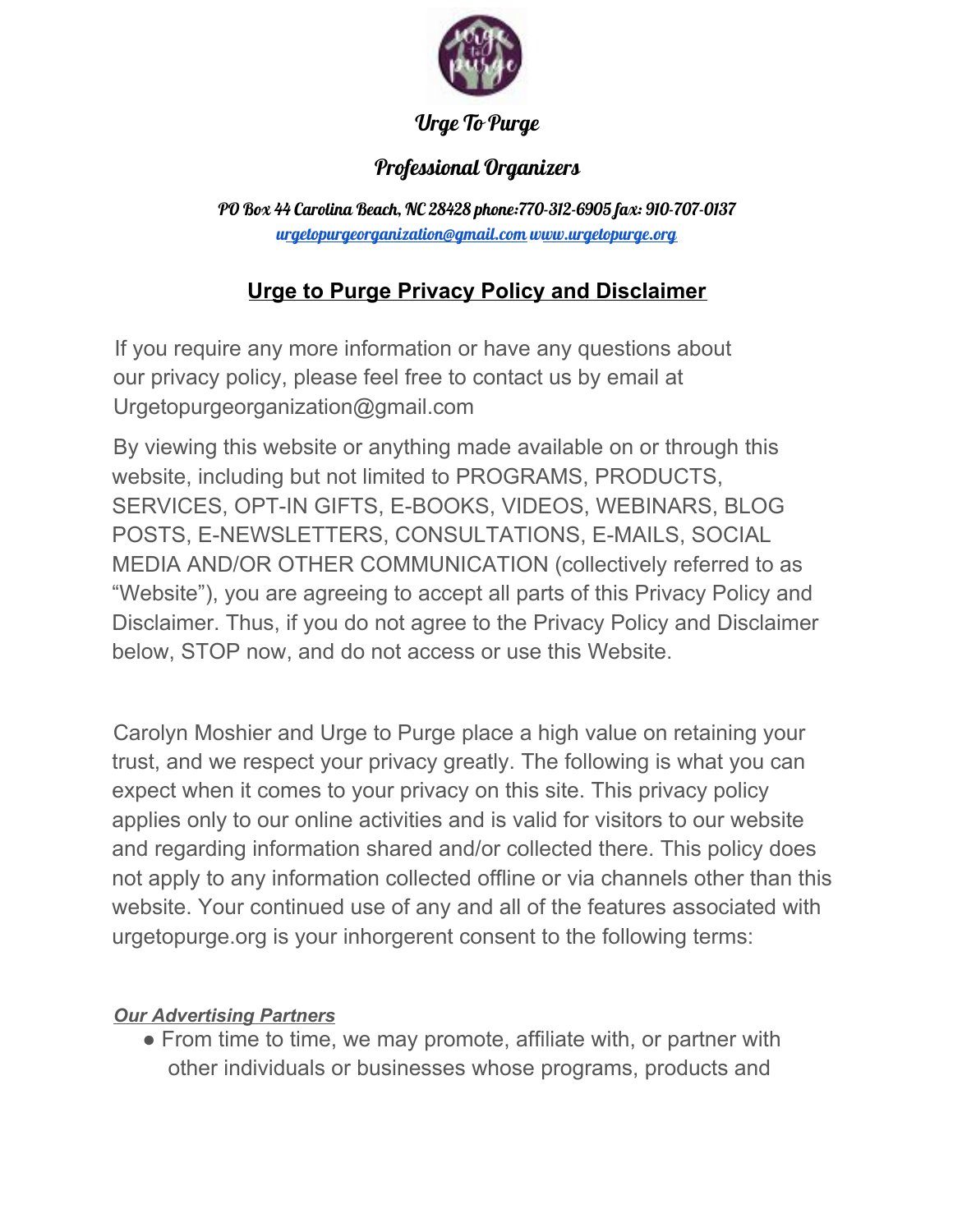- services align with ours. In the spirit of transparency, we want you to be aware that there may be instances when we promote, market, share or sell programs, products or services for other partners and in exchange we may receive financial compensation or other rewards. Please note that we are highly selective and we only promote the partners whose programs, products and/or services we respect. At the same time, you agree that any such promotion or marketing does not serve as any form of endorsement whatsoever. You are still required to use your own judgment to determine that any such program, product or service is appropriate for you. You are assuming all risks, and you agree that we are not liable in any way for any program, product or service that I may promote, market, share or sell on or through my Website.
- Some of our advertising partners may use cookies and web beacons on our site. Our advertising partners include Google, Container Store, Walmart, Amazon, ikea Dollar Store, Family Dollar, Dollar General Target, Organize365, and Each of these advertising partners has their own Privacy Policy for their site.
- These third-party ad servers or ad networks may use technology in their respective advertisements and links that appear on www.urgetopurge.org and which are sent directly to your browser. They automatically receive your IP address when this occurs. Other technologies (such as cookies, JavaScript, or Web Beacons) may also be used by our site's third-party ad networks to measure the effectiveness of their advertising campaigns and/or to personalize the advertising content that you see on the site.
- www.urgetopurge.org has no access to or control over these cookies that are used by third-party advertisers.

## *Email Addresses & Personally Identifiable Information*

- We collect your personal information in order to provide you with email communications from upstatecluttercoach.com. We do not share any of the email addresses or personally identifiable information you provide.
- Providing some information (i.e. your email address) is optional. If you choose not to enter your email address, we will not send you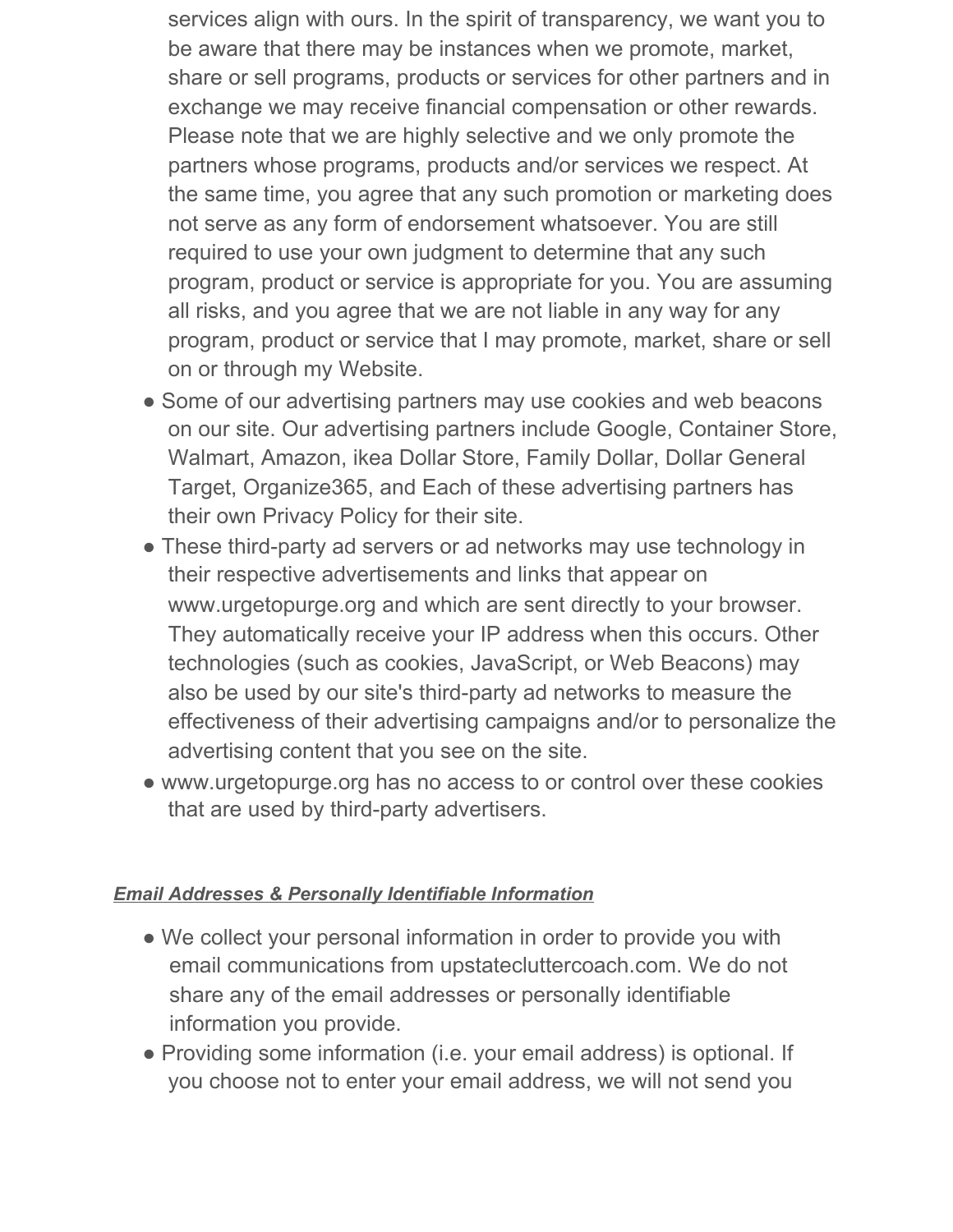email communications.

- We keep your information for as long as you remain subscribed to our email communications; once you un-subscribe from our email communications, we securely destroy your personal information by erasing your data.
- You have the right to ask for a copy of the any personal information we hold about you, and to ask for it to be corrected if it is wrong. If you would like to ask for a copy of your information, or have it corrected, please contact us here.
- In compliance with GDPR, statements about each of our third-party companies that we specifically use to process personally identifiable information can be provided as needed

# **PayPal**

We use PayPal to accept and process payments to our company. PayPal is a third-party provider, which may process your data using industry standard technologies to help us monitor and improve our customer relations.

PayPal's privacy policy is available at https://www.paypal.com/us/webapps/mpp/ua/privacy-full.

# **Square**

We use Square to accept and process payments to our company. Stripe is a third-party provider, which may process your data using industry standard technologies to help us monitor and improve our customer relations.

Square's privacy policy is available at https://square.com/us/privacy/.

## *Log Files & Non-Personally Identifiable Information*

• Like many other Web sites, www.urgetopurge.org makes use of log files. These files merely logs visitors to the site - usually a standard procedure for hosting companies and a part of hosting services's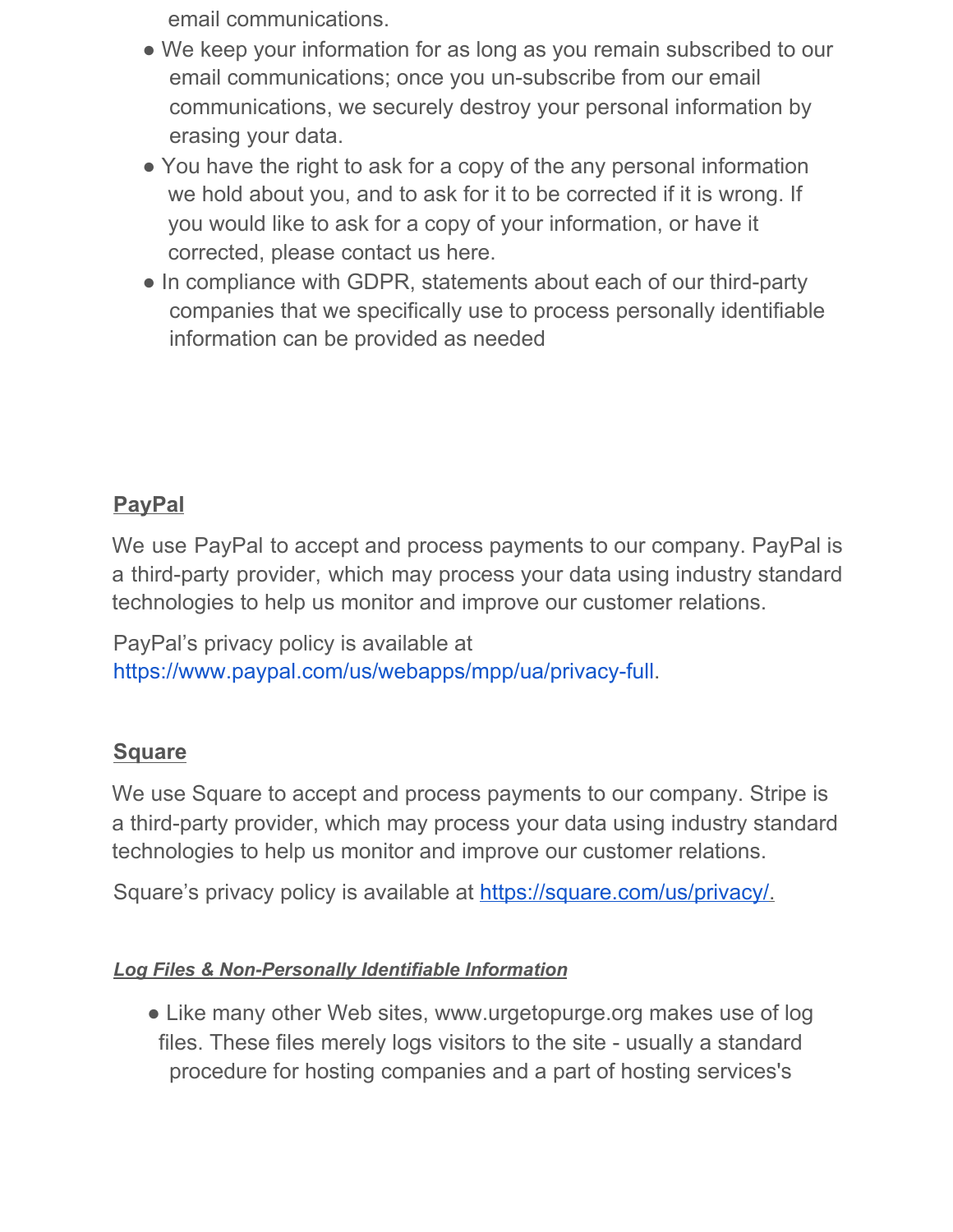analytics. The information inside the log files includes internet protocol (IP) addresses, browser type, Internet Service Provider (ISP), date/time stamp, referring/exit pages, and possibly the number of clicks. This information is used to analyze trends, administer the site, track user's movement around the site, and gather demographic information.

• IP addresses, and other such information are not linked to any information that is personally identifiable.

### *Cookies and Web Beacons*

- www.urgetopurge.org uses cookies to store information about visitors' preferences, to record user-specific information on which pages the site visitor accesses or visits, and to personalize or customize our web page content based upon visitors' browser type or other information that the visitor sends via their browser.
- Google, as a third party vendor, uses cookies to serve ads on www.upstatecluttercoach.com.
- Google's use of the DART cookie enables it to serve ads to our site's visitors based upon their visit to www.urgetopurge.org and other sites on the Internet.
- Users may opt out of the use of the DART cookie by visiting the Google ad and content network privacy policy at the following URL http://www.google.com/privacy\_ads.html

#### *Third Party Privacy Policies*

- You should consult the respective privacy policies of these third-party ad servers for more detailed information on their practices as well as for instructions about how to opt-out of certain practices. www.upstatecluttercoach.com's privacy policy does not apply to, and we cannot control the activities of, such other advertisers or web sites. You may find a comprehensive listing of these privacy policies and their links here: Privacy Policy Links.
- If you wish to disable cookies, you may do so through your individual browser options. More detailed information about cookie